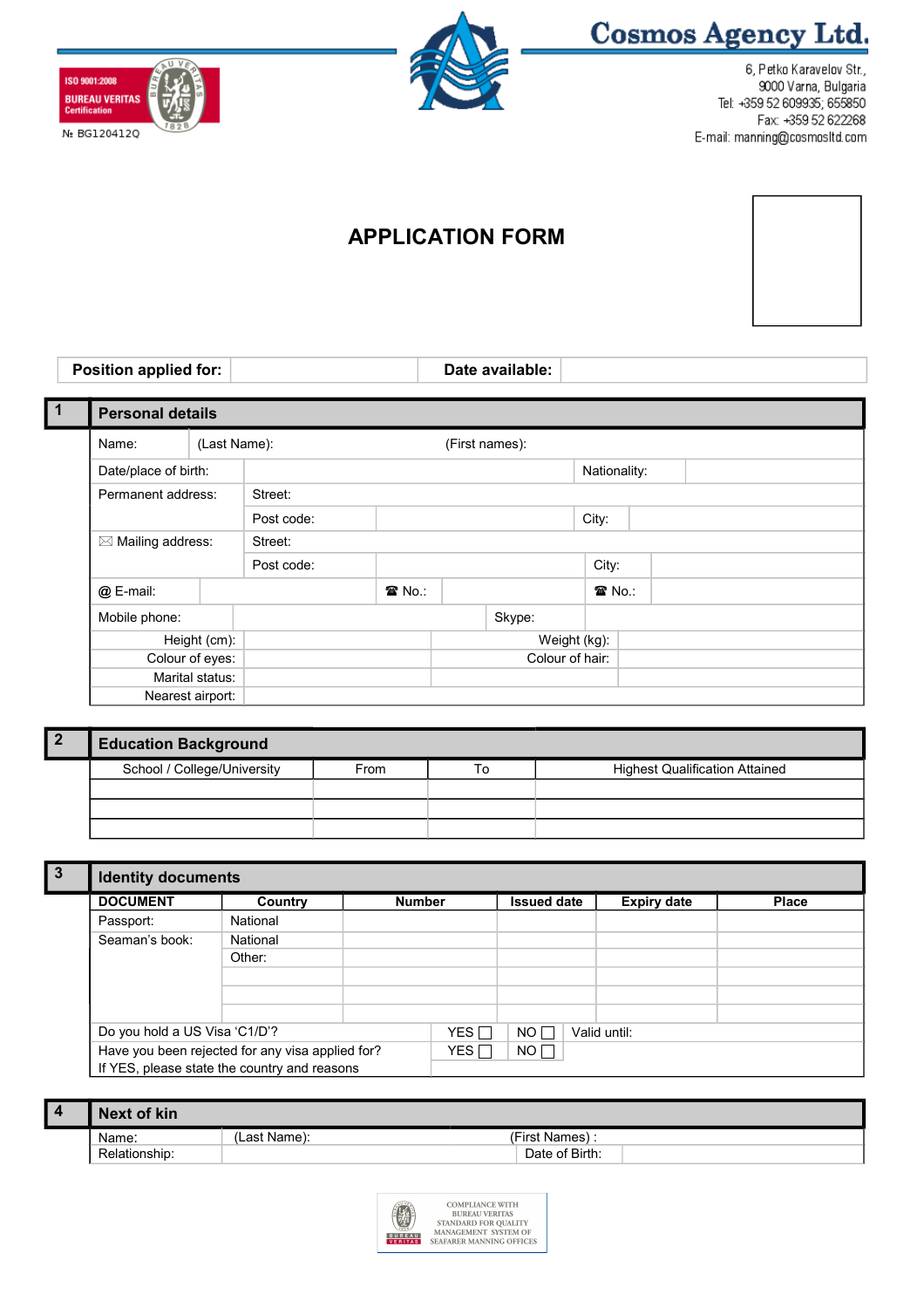



# **Cosmos Agency Ltd.**

6, Petko Karavelov Str., 9000 Varna, Bulgaria Tel: +359 52 609935; 655850 Fax: +359 52 622268 E-mail: manning@cosmosItd.com

|                | Address:                     |            |                |  |
|----------------|------------------------------|------------|----------------|--|
|                |                              | Post code: | City:          |  |
|                | $\mathbf{\widehat{a}}$ No.:  | Home:      | Mob.           |  |
| $\overline{5}$ | <b>Children / Dependents</b> |            |                |  |
|                | Name:                        |            |                |  |
|                | Relationship:                |            | Date of Birth: |  |
|                | Name:                        |            |                |  |
|                | Relationship:                |            | Date of Birth: |  |
|                | Name:                        |            |                |  |
|                | Relationship:                |            | Date of Birth: |  |
|                |                              |            |                |  |

| <b>Health Certificates</b>       |                   |             |
|----------------------------------|-------------------|-------------|
|                                  | <b>Issue date</b> | Expiry date |
| International Health Cert.       |                   |             |
| Vaccination against Yellow fever |                   |             |
| Drug & Alcohol test              |                   |             |

| <b>Certificates of competency</b> |               |                               |                   |                    |  |  |  |  |
|-----------------------------------|---------------|-------------------------------|-------------------|--------------------|--|--|--|--|
| <b>Certificate Name</b>           | <b>Number</b> | <b>Place / Country Issued</b> | <b>Issue date</b> | <b>Expire date</b> |  |  |  |  |
|                                   |               |                               |                   |                    |  |  |  |  |
|                                   |               |                               |                   |                    |  |  |  |  |
|                                   |               |                               |                   |                    |  |  |  |  |
|                                   |               |                               |                   |                    |  |  |  |  |

| 8 | Languages |               |           |      |      |              |  |  |  |
|---|-----------|---------------|-----------|------|------|--------------|--|--|--|
|   |           | <b>Fluent</b> | Very good | Good | Poor | Satisfactory |  |  |  |
|   | English   |               |           |      |      |              |  |  |  |
|   | German    |               |           |      |      |              |  |  |  |
|   | Russian   |               |           |      |      |              |  |  |  |
|   | Other     |               |           |      |      |              |  |  |  |

### **9 Sea service**

(Please give a full record starting with the last vessel on which you served)

| <b>VESSEL NAME</b> | <b>FLAG</b> | <b>OWNER NAME</b> | <b>VESSEL</b><br><b>TYPE</b> | <b>RANK</b> | <b>SIGNED</b><br>ON | <b>SIGNED</b><br><b>OFF</b> | <b>ME TYPE</b> | <b>GRT/KW</b> |
|--------------------|-------------|-------------------|------------------------------|-------------|---------------------|-----------------------------|----------------|---------------|
|                    |             |                   |                              |             |                     |                             |                |               |
|                    |             |                   |                              |             |                     |                             |                |               |
|                    |             |                   |                              |             |                     |                             |                |               |
|                    |             |                   |                              |             |                     |                             |                |               |
|                    |             |                   |                              |             |                     |                             |                |               |
|                    |             |                   |                              |             |                     |                             |                |               |
|                    |             |                   |                              |             |                     |                             |                |               |
|                    |             |                   |                              |             |                     |                             |                |               |
|                    |             |                   |                              |             |                     |                             |                |               |

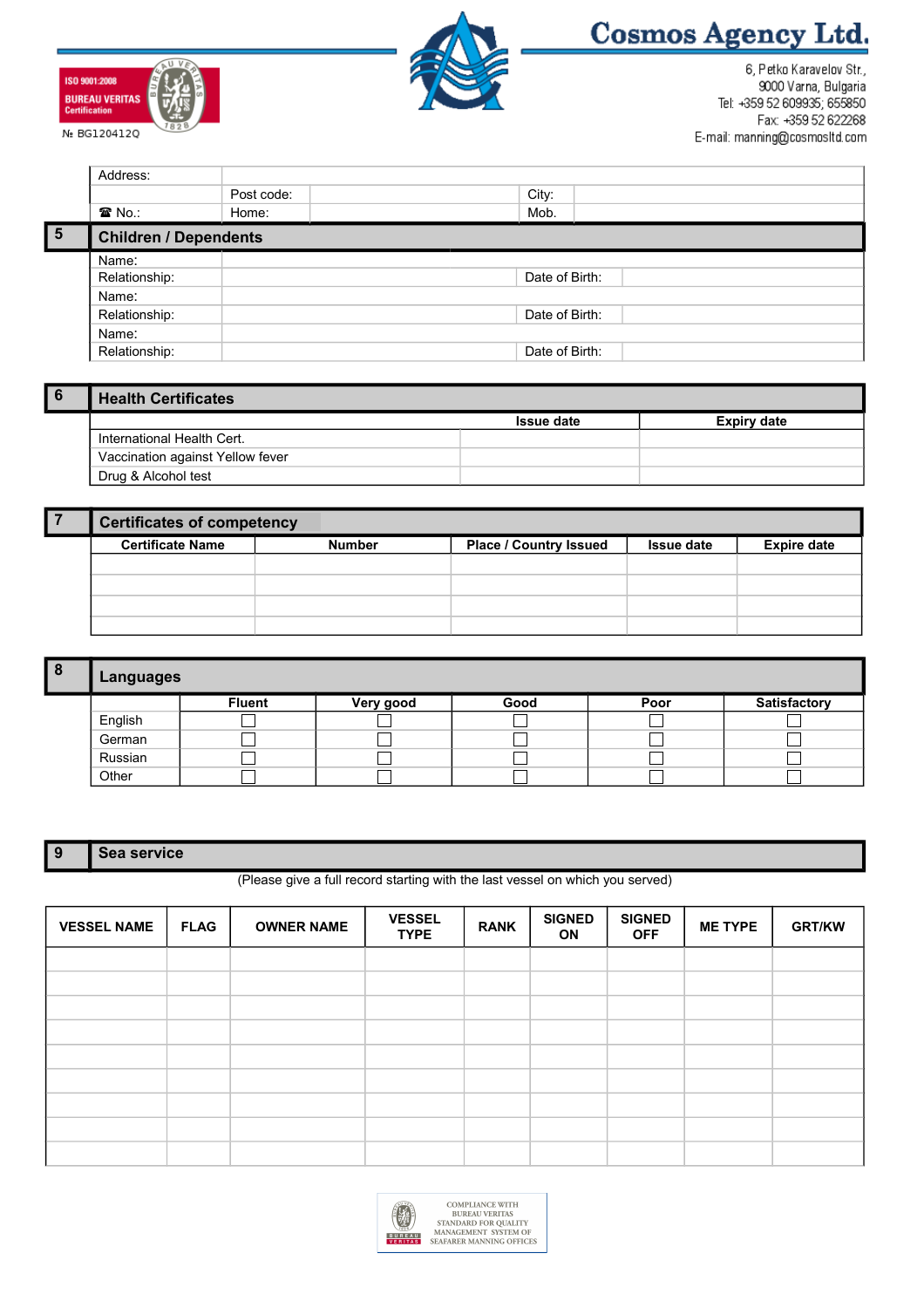





6, Petko Karavelov Str., 9000 Varna, Bulgaria Tel: +359 52 609935; 655850 Fax: +359 52 622268 E-mail: manning@cosmosItd.com

**10 Service ashore**

| <b>EMPLOYER</b> | <b>ADDRESS<br/>CITY, COUNTRY</b> | <b>POSITION</b> | <b>FROM</b> | <b>TO</b> | <b>JOB DESCRIPTION</b> |  |
|-----------------|----------------------------------|-----------------|-------------|-----------|------------------------|--|
|                 |                                  |                 |             |           |                        |  |
|                 |                                  |                 |             |           |                        |  |
|                 |                                  |                 |             |           |                        |  |
|                 |                                  |                 |             |           |                        |  |
|                 |                                  |                 |             |           |                        |  |
|                 |                                  |                 |             |           |                        |  |
|                 |                                  |                 |             |           |                        |  |
|                 |                                  |                 |             |           |                        |  |
|                 |                                  |                 |             |           |                        |  |
|                 |                                  |                 |             |           |                        |  |
|                 |                                  |                 |             |           |                        |  |
|                 |                                  |                 |             |           |                        |  |
|                 |                                  |                 |             |           |                        |  |
|                 |                                  |                 |             |           |                        |  |
|                 |                                  |                 |             |           |                        |  |
|                 |                                  |                 |             |           |                        |  |
|                 |                                  |                 |             |           |                        |  |
|                 |                                  |                 |             |           |                        |  |
|                 |                                  |                 |             |           |                        |  |
|                 |                                  |                 |             |           |                        |  |
|                 |                                  |                 |             |           |                        |  |
|                 |                                  |                 |             |           |                        |  |
|                 |                                  |                 |             |           |                        |  |
|                 |                                  |                 |             |           |                        |  |